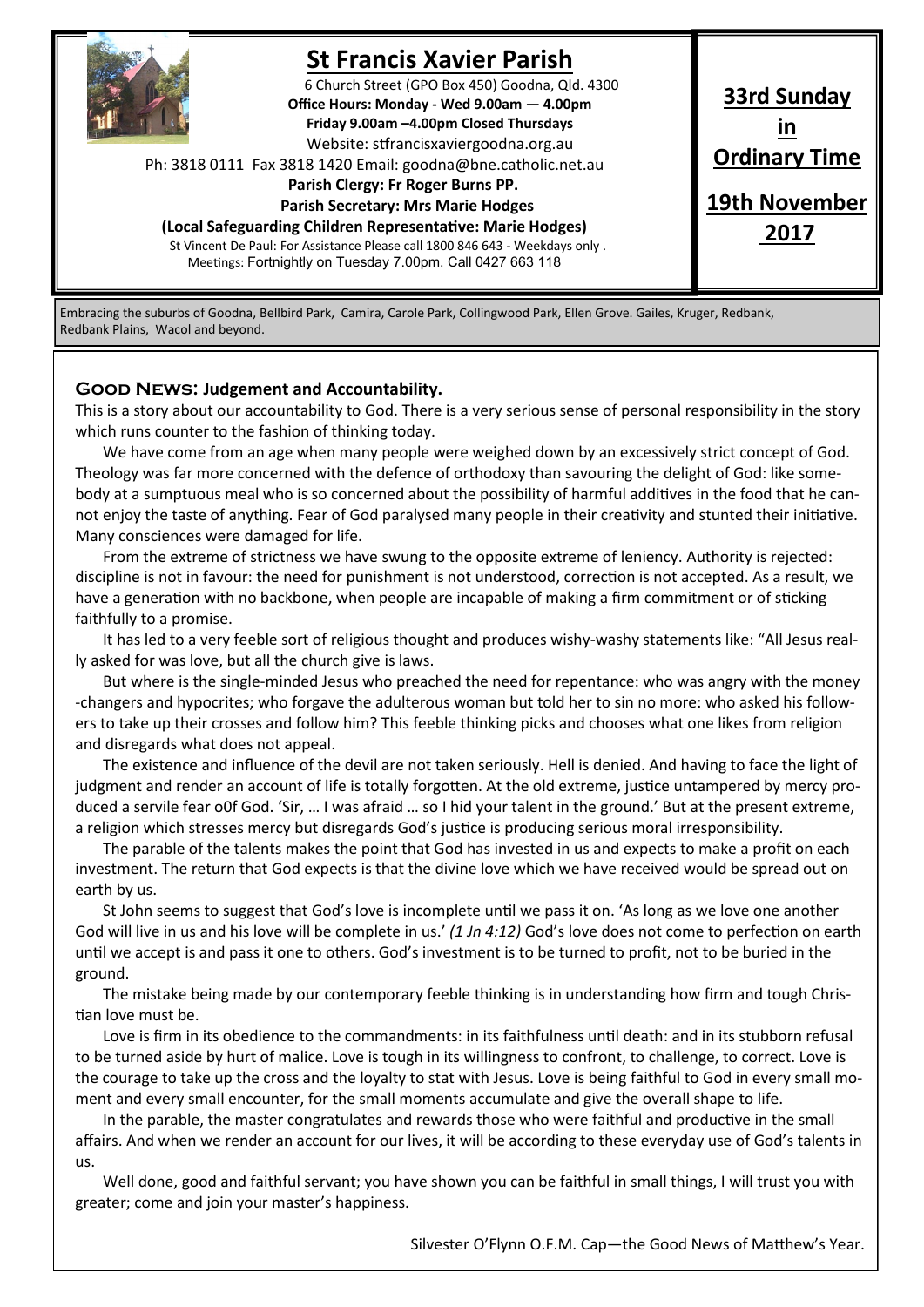Peter's Pence Collection gives Catholics in Australia an opportunity to join in communion with the Catholic faithful throughout the world in support of the charitable works of the Holy See.

The collection will be taken as a retiring collection on the Feast of Christ the King next weekend.

**Share the Dignity** have a Christmas appeal called **It's in the Bag** which as a Parish we will be participating in. You have the power to make life better for a woman or girl experiencing homelessness or poverty this Christmas. Donate to our Christmas collection **"It's in the Bag".** Provide Sanitary items, personal hygiene products and everyday luxuries to homeless women, women at risk or women experiencing domestic violence. It's simple. First of all, choose a handbag you no longer use. Then, fill it with essential items like **Sanitary items, toothbrush, toothpaste, deodorant, shampoo, conditioner** and anything else that would make a woman or girl feel special. Pop in a thoughtful note or Christmas card and show her someone cares. Show her that she matters because everyone deserves to feel that way.

Don't forget the teenage girls either if you do a teenage bag tie a yellow ribbon onto the handles so the volunteers who distribute know that that bag is for a teenager.

Next time you're at the shops, collect a few items for your Christmas handbag. Please drop your bags into the office by 4pm Wednesday 29th November. Thank you

**Youth Group** The Youth Group require a Laptop. If you have a Laptop that you are no longer using would you consider donating to the Youth Group. The Laptop should be at least 2 years old with USB ports so that they can run programs from it and be able to link to the TV in the Parish Centre. Contact the office if you can help. **Youth meet the 3rd Sunday of the month in the Parish Centre at 1.00pm with the next meeting being this weekend.**

**Advent Fair at the Cathedral of St. Stephen:** St Stephen's Cathedral Choir is holding their annual fundraising event ADVENT FAIR on SUNDAY, 3rd December, the 1st Sunday of Advent, from 9 a.m. in between masses, at the Cathedral Precinct. There will be stalls of multicultural cuisine, fresh homemade cakes, sweets, savouries and many more delectable food items. This will be in cooperation with COSSAG who will have their Christmas Market at the same time throughout the weekend, featuring all the gifts and decorations you will need for Christmas. There will be FREE Tea and Coffee throughout the event. There will Aussie Sausage Sizzle for the duration of the Fair. The Guides and Welcomers will be there to offer tours of St Stephen's. Come in the spirit of Advent and enjoy festive music!

**Christmas Day Community Dinner 2017** Do you want to make a real difference in someone's life this Christmas? We need table hosts, prayer team members, entertainers, hospitality and children's craft and activity volunteers to make this day a success.

For more details of how you can get involved: Please email info@ipswichawakening.com.au or call **Lee-Anne** on **0421 794 748** to be sent a **Volunteer Information & Registration Pack.**

**Catholic Charismatic Renewal Brisbane End of Year Event** at the CCR Brisbane Centre, 688 Nudgee Rd, Northgate on Saturday 25 Nov 2017 from 9.30am-2pm. All welcome. Bring and share lunch. Enquiries: Miriam 3202 6856 or email secretary@ccrbrisbane.org.au for more details.

## **CALL FOR DONATIONS OF USABLE BEDS AND OTHER FURNITURE**

The St Vincent de Paul society gives food, clothing and furniture free of charge to people in the community who ask for assistance because they are struggling to provide for their families. At this time we are asking for your kind donation of quality furniture, especially beds to help us meet an increasing number of requests.

## **For a collection from your home, please phone 1800 846 643.**

Alternatively, you can deliver your donation during opening hours to:

- Ipswich—272 Brisbane Street Ipswich, Ph. 3812 2450
- Sumner Park—9 Jijaws Street, Sumner Park, Ph. 3279 1030

**Position Vacant** Applications are open for a position at the Beaudesert Catholic Parish. A person with excellent administration and secretarial skills is required for a part time position of parish administration assistant for 10 hours a week, Thursday to Friday with the occasional Monday when required.

For additional information, please visit https://brisbanecatholic.org.au/ and to careers.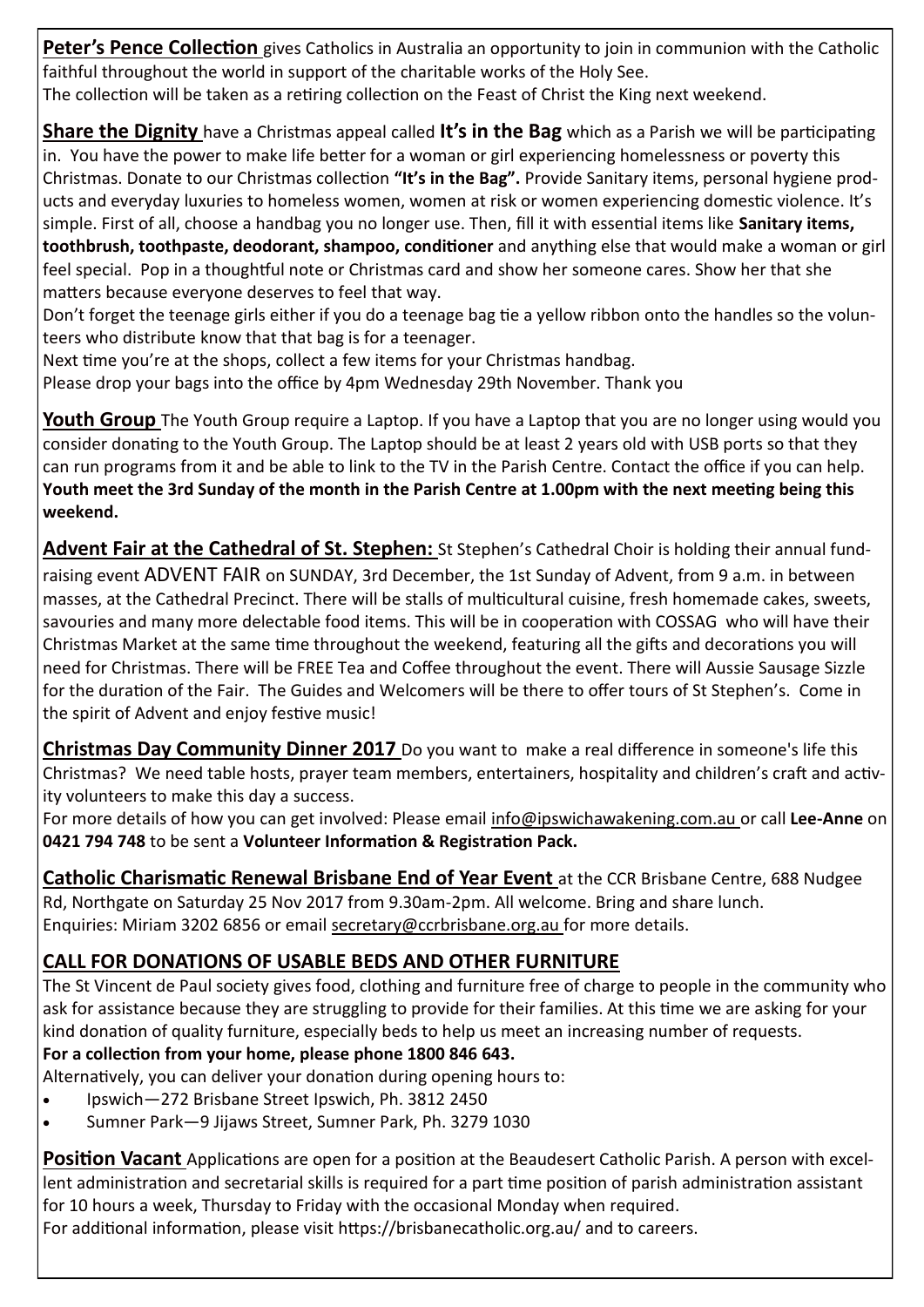## Spirituality for Life



speaking of gratitude, generosity, responsibility and increase



*Each one of you has received a special grace, so, like good stewards response -able for all these varied graces of God, put it out at the service of others." (1 Peter 4:10)* 

#### **November 19, 2017 - 33rd Sunday in Ordinary Time**

*"Well done, my good and faithful servant. Since you have been faithful in small matters, I will give you great responsibilities."- MATTHEW 25:21* God expects us to nurture and develop the gifts He has given us and then generously return a portion with increase. He doesn't want us to waste or hoard the gifts He has given us; He expects us to grow our gifts, use them wisely and be generous with them. Unfortunately, many of us are not generous in proportion to all that God has given us. Accessed from http://archstl.org/stewardship/page/ bulletin-inserts on 10th November,2017)

### **God's Gifts to us of Time Talent and Treasure.**

#### **The Gifts of God**

Think of God's gifts in broader terms, beyond simply the material goods or security we may enjoy. Consider the preciousness of the following gifts:

- Our faith, hope and love
- Our family and loving relationships
- Our intelligence and skills
- Our imagination and vision
- Our world in all its beauty.

"Stewardship involves a far more radical challenge than the sharing of our resources with the church. There is no doubt that it is important to ask people to live a life of stewardship which is prayerful, planned, proportionate and sacrificial" (Archbishop Thomas Murphy)

What this means in practice is that we have to recognize the gifts that God has given to us, then consciously make a decision to return a proportion of them with an increase.

The gifts may be grouped in three sections:

- •Time
- Talent
- Treasure

In terms of **time**, how do you use your time, for yourself, your family, and your God? How much time do you give to the needs of your family? What proportion of your day is given to God in prayer? What sacrifice do you make of 'your' time so that others may benefit?

In terms of **talent**, in what way has God blessed you with skills and abilities. Do you use these talents to help other people? When there is an appeal for the sharing of talents at church, do you respond?

In terms of **treasure**, do you think of your income as a gift from God? Are you well off compared to others around you. Do you use your treasure wisely, or wastefully? What proportion of your treasure do you give as an offering to the church?

Once you begin to ask these questions, there will be the opportunity to respond. The sharing of your time, talent and treasure can be enjoyable and even beneficial to your own health.

The starting point is to use a little of your **time** to look at how God has blessed you with **talents**, and then to make a decision how much of your **time** and which of your **talents** you would be willing to give back to God along with a portion of your **treasure.**